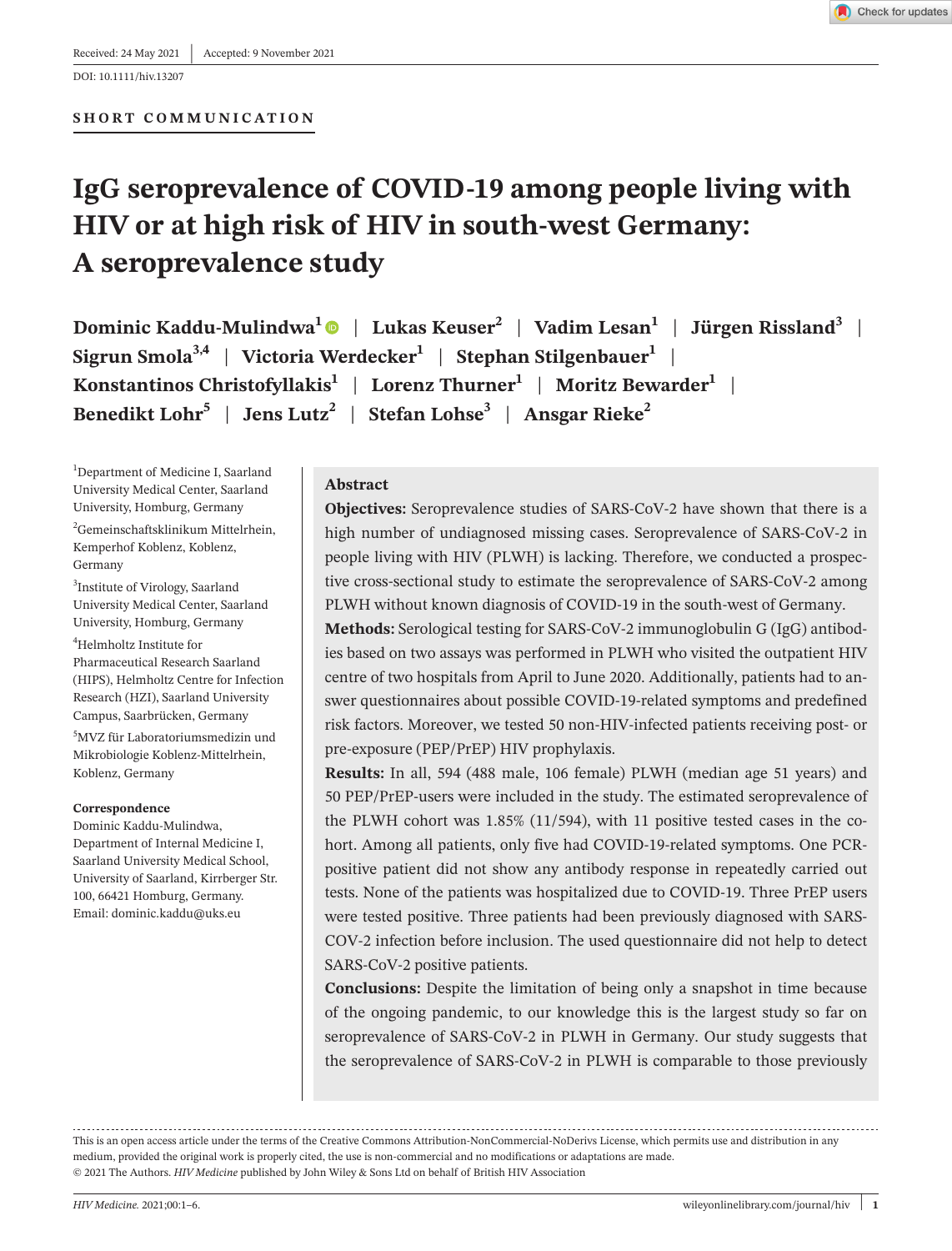reported for parts of the general German population and that the questionnaire used here might not be the best tool to predict COVID-19 diagnosis.

**KEYWORDS**

antibody, COVID-19, HIV, SARS-CoV-2, seroprevalence

## **INTRODUCTION**

In late 2019 a newly identified coronavirus (SARS-CoV-2) was first reported in Wuhan, Hubei Province, China [1] and since then has rapidly spread worldwide reaching pandemic level. SARS-CoV-2 causes the so-called coronavirus disease 2019 (COVID-2019) which is a potentially fatal illness able to affect multiple organ systems, mainly the respiratory tract [2]. There are certain risk factors that might lead to a severe course or fatality, such as preexisting cardiovascular disease, older age, overweight or male sex [2]. Evidence exists that virus transmission is possible via asymptomatic carriers [3]. It has been shown that there is a high proportion of seropositive individuals after oligosymptomatic or asymptomatic infection. Indeed, evidence is increasing that nucleic acid amplification tests (NATs) mostly by polymerase chain reaction (PCR) do not depict the true extent of the virus spread demanding for serological tests to calculate the infection fatality rate (IFR). Hence, seroprevalence studies can be useful to determine the proportion of individuals who have antibodies against SARS-CoV-2, and can be used to estimate the actual number of individuals who have been infected. Until now, several population-based studies addressing this issue to estimate the prevalence of SARS-CoV-2 infection in Europe have been published [4,5].

Nevertheless, despite the alert of physicians worldwide there is still missing data on the risk of COVID-19 in people living with HIV (PLWH) or how it affects PLWH. At the beginning of the pandemic it was reported that PLWH receiving tenofovir/emtricitabine might have a lower risk for COVID-19 and related hospitalization [6], even though recent published data showed no direct effect of antiretroviral therapy (ART) such as protease inhibitors on the course of COVID-19 [7]. However, there is an ongoing debate as to whether PLWH might be at an increased risk of severe COVID-19. Until now, only a few case series [8] or cohort studies [9] have been published addressing this issue. With our study we aimed to contribute to the emerging data regarding the prevalence of SARS-CoV-2/ COVID-19 in PLWH using serological testing.

To date, there have been many different available serological tests on the market to measure antibodies against SARS-CoV-2 and previous data suggest interassay variations with a notable impact on the subsequent seroprevalence calculation [10]. Therefore, we used two different assays for the detection of immunoglobulin G (IgG) as a specific marker for previous exposure in PLWH in the south-west of Germany to estimate the SARS-CoV-2 seroprevalence in PLWH on ART. In addition, we tested individuals who received post- or pre-exposure (PEP/PrEP) HIV prophylaxis and who are at risk of acquiring HIV. Moreover, we used a COVID-19-specific questionnaire to assess the value of paper-based questionnaires for the diagnosis of COVID-19 in this specific setting.

# **PATIENTS AND METHODS**

## **Patient population and sampling**

We conducted a prospective cross-sectional study using serological testing for anti-SARS-CoV-2 antibodies to assess the seroprevalence of SARS-CoV-2 infection in PLWH in the south-west of Germany in two HIV centres. From 1 April to 30 June 2020, 594 PLWH were prospectively collected to participate in the study. The study was approved by the local ethics committee and in accordance with the Declaration of Helsinki. Data on demographics, laboratory results and ART were obtained from the electronic patient files. At each HIV centre, participants were asked by a trained physician to answer a series of questions about their demographic characteristics, ART intake, recent travel returning from COVID-19 highincidence countries, recent COVID-19-related symptoms, COVID-19-related exposures and recent hospital stay. Specific COVID-19-related symptoms included diarrhoea, dyspnoea, cough, fever, myalgia, arthralgia, anosmia and ageusia experienced during the last 12 weeks before answering the questionnaire.

All participants signed a written informed consent to participate in the study and gave their written informed consent for publication.

#### **SARS-CoV-2 antibody testing**

We used two different assays for SARS-CoV2 antibody testing. First, we used a semiquantitative and automated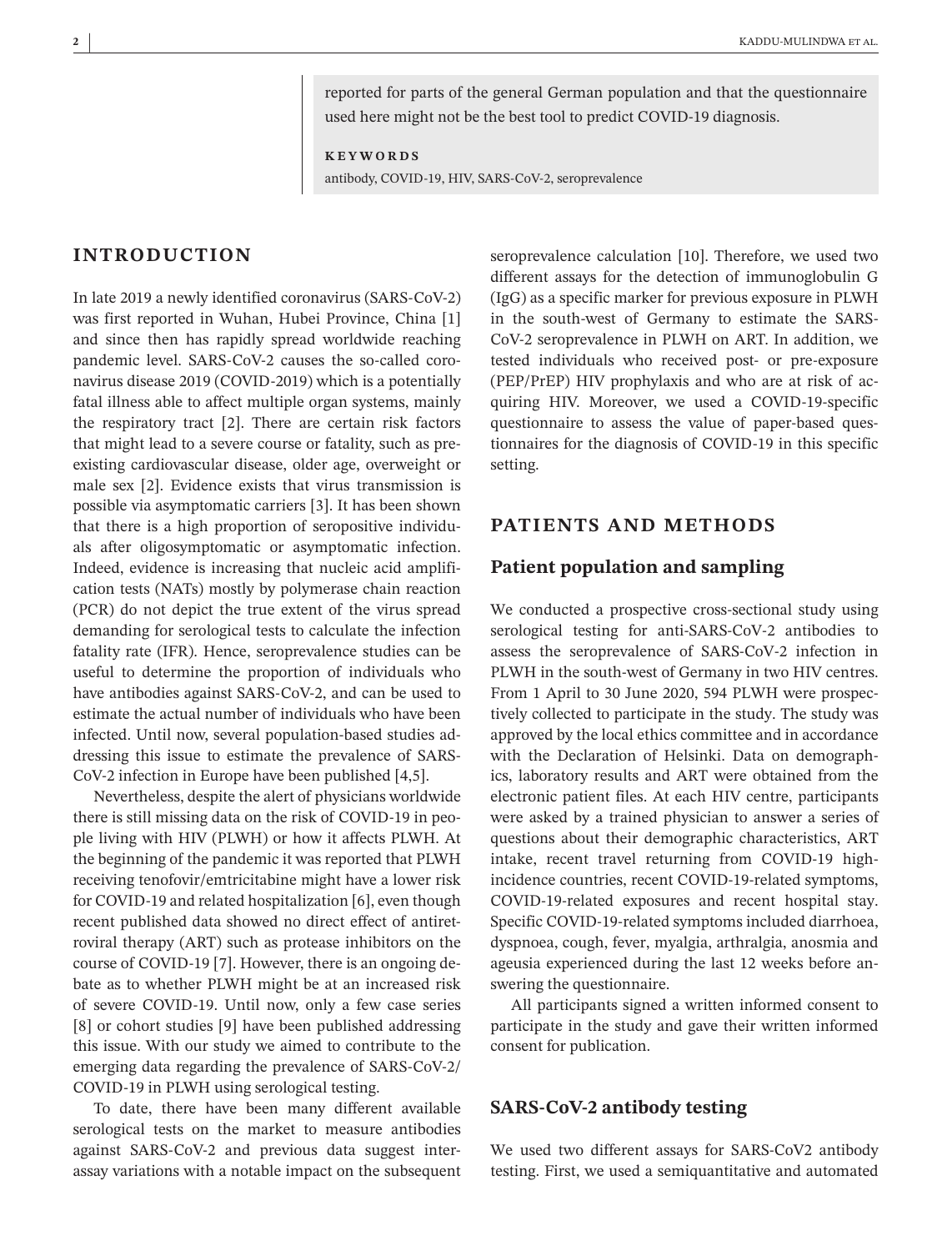enzyme-linked immunosorbent assay (ELISA) using the Euroimmun (IgG: catalogue no. EI 2606–9601 G; Lübeck, Germany) assay to detect SARS-CoV-2-specific IgG antibodies targeting the spike protein (S1 domain). This classical ELISA uses a coated SARS-CoV-2 antigen that is incubated with samples and probed with enzyme-labelled anti-human IgG antibodies. Results are provided as optical density (OD), and a ratio of OD(sample)/OD(calibrator) was calculated. Samples with a ratio above a threshold of 1.1 were considered to be positive. Second, we used an assay based on the electrochemoluminescence immunoassay (ECLIA) technique for the qualitative detection of antibodies directed against the nucleocapsid protein (NCP) of SARS-CoV-2 (Elecsys Anti-SARS-CoV-2 assay; catalogue no. 09203095190, Roche Diagnostics GmbH, Frankfurt, Germany). Thus, in contrast to the Euroimmun assay, this one detects total immunoglobulin (Ig), not solely IgG antibodies, and was therefore called the Roche-Ig test. The Roche-Ig assay is based on a sandwich principle, as previously described [10]. Results are provided as a cutoff index (COI) and are considered as positive for values > 1.0. The sensitivity (Euroimmun-IgG, 85.25; Roche-Ig, 90.16) and specificity (Euroimmun-IgG, 98.23; Roche-Ig, 100.00) were tested using convalescent and potentially cross-reactive sera of donors with confirmed endemic coronavirus infection. The seroprevalence was calculated on results retrieved with the Euroimmun-IgG and Roche-Ig assays counting sera that were positive in both assays.

## **Statistical analysis**

Demographic and disease characteristics were summarized using descriptive statistics. Continuous variables are presented as median and interquartile range (IQR). Categorical variables are expressed as number of patients (percentage). Comparisons were assessed using the median test for continuous variables, whereas categorical variables were assessed by the  $\chi^2$  test/ANOVA test. Statistical significance was defined as a two-sided *p*value < 0.05. Bonferroni adjustment for multiple tests was used. All statistical analyses were performed with SPSS v.25.0 (IBM, Ehningen, Germany).

## **RESULTS**

In total, 594 PLWH (488 male, 106 female) aged 18– 81 years (median age 51 years) and 50 PEP/PrEP users (48 male, two female, median age 42 years) were prospectively included in this study at both HIV centres. Patient baseline characteristics are shown in Table 1. Most patients had an integrase inhibitor-based ART (*n* = 254; Table 2),

**TABLE 1** Baseline characteristics of the whole study cohort

|                              | <b>Patient population</b>                                   |         |                              |
|------------------------------|-------------------------------------------------------------|---------|------------------------------|
|                              | PLWH $(n = 594)$ vs.<br><b>PEP/PrEP</b> users<br>$(n = 50)$ |         | <i>p</i> -value <sup>a</sup> |
| Age (years) [median<br>(IQR) | 51(16)                                                      | 42(19)  | 0.001                        |
| Male $[n (\%)]$              | 488 (82.1)                                                  | 48 (96) | 0.012                        |
| SARS-CoV-2 positive,<br>n(%) | 11(1.85)                                                    | 3(6)    | 0.087                        |

Abbreviations: IQR, interquartile range; PEP, post-exposure HIV prophylaxis; PLWH, people living with HIV; PrEP, pre-exposure HIV prophylaxis.

<sup>a</sup>p-values are based on median test or Pearson  $\chi^2$  test (Fischer's test).

three patients were treatment-naïve or received no ART at the time of testing (all three were male, aged 29, 31 and 39 years, median CD4 count 523 cells/µL, with viral loads of 31 600, 62 600 and 360 copies/mL, respectively). SARS-CoV-2-specific IgG antibodies were detected in 11 serum samples from the HIV cohort (10 in Koblenz, one in Saarland) resulting in a seroprevalence of 1.85% (Table 1). One symptomatic patient from the Koblenz HIV cohort who tested positive by PCR during the time period did not show a positive antibody reaction despite repeated control testing. One seropositive, symptomatic patient with close contact to a PCR-confirmed SARS-CoV-2-infected person tested negative by PCR during the corresponding period. Twenty-four patients reported prior contact to a person with PCR-positive confirmed COVID-19 disease. Four of these patients had SARS-CoV-2-specific IgG antibodies (two of them were symptomatic). Regarding the PrEP/ PEP cohort, a total of three people tested positive for IgG (seroprevalence 6%), and all of them were male (shown in Table S1).

Regarding clinical symptoms, five had prior clinical COVID-19-associated symptoms (three in the HIV cohort; two in the PrEP/PEP cohort). All courses were mild, and none of the patients required hospitalization. Among all seropositive PLWH without prior PCR testing, no patient's clinical history alone or the questionnaire was able to provide an accurate diagnosis of previous SARS-CoV-2 infection. Those PLWH who tested positive had a median CD4 count of 578 cells/ $\mu$ L (range 149–1601), and the HIV-1 viral load was < 50 copies/mL in only one patient (shown in Table 2).

## **DISCUSSION**

To our knowledge, we present the largest dataset of SARS-CoV-2 antibody prevalence among PLWH in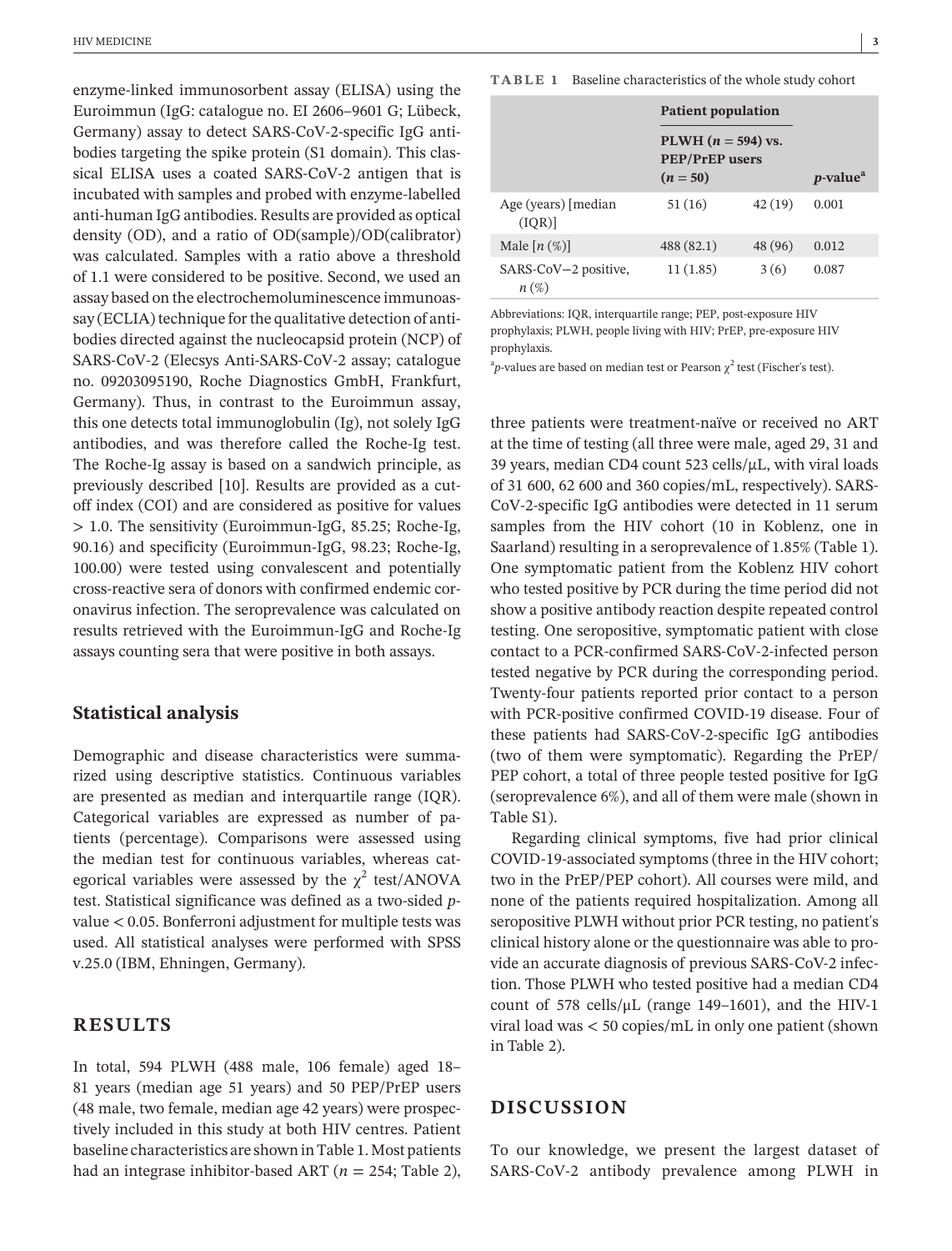| <b>TABLE 2</b> Patient characteristics of people living with HIV |
|------------------------------------------------------------------|
| (PLWH) according to SARS-CoV-2 serostatus                        |

|                                                    | <b>PLWH</b><br><b>Serostatus</b><br>$(SARS-CoV-2)$ |                                |                              |  |
|----------------------------------------------------|----------------------------------------------------|--------------------------------|------------------------------|--|
|                                                    |                                                    |                                |                              |  |
|                                                    | <b>Positive</b><br>$(n=11)$                        | <b>Negative</b><br>$(n = 583)$ | <i>p</i> -value <sup>a</sup> |  |
| Age (years) [median<br>(IQR)                       | 54(9)                                              | 50(16)                         | 0.135                        |  |
| Male $[n(\%)]$                                     | 9(81.8)                                            | 479 (82.2)                     | 1.0                          |  |
| CD4 T-cell count<br>$(cells/µL)$ [median]<br>(IQR) | 578 (522)                                          | 672 (455)                      | 0.546                        |  |
| CD8 T-cell count<br>$(cells/µL)$ [median<br>(IQR)  | 959 (535)                                          | 824 (508)                      | 0.539                        |  |
| Viral load                                         |                                                    |                                |                              |  |
| $<$ 50 copies/mL $\lceil n \rceil$<br>$(\%)$       | $1(100)^{b}$                                       | 133(85.8)                      | 1.0                          |  |
| ART regime                                         |                                                    |                                |                              |  |
| No ART $[n(\%)]$                                   | 0(0)                                               | 3(0.5)                         | 0.81                         |  |
| INSTI-based $[n(\%)]$                              |                                                    | $6(54.5)$ $248(42.5)$          | 0.42                         |  |

Abbreviations: ART, antiretroviral therapy; INSTI, integrase strand transfer inhibitor; IQR, interquartile range.

<sup>a</sup>p-values are based on median test or Pearson  $\chi^2$  test (Fischer's test). <sup>b</sup>Missing values in 10 patients.

Germany. Based on the number of confirmed positive cases  $(n = 11)$ , the estimated seroprevalence of SARS-CoV-2 infection in our cohort of PLWH was 1.85%. However, like other seroprevalence studies before, we are only able to provide information about previous exposure, because we were not able to measure neutralizing antibodies. Nevertheless, it is still not clear whether IgG levels detected in PLWH in our study are protective and how long such protection lasts. In addition, the correlation of the titre level of SARS-CoV-2 antibodies in recovered patients and the protection of secondary SARS-CoV-2 infection in PLWH remains unclear. Therefore, it is worth noting that IgG values might only serve as an indicator of whether an individual was infected but not as evidence for existing immunity. Besides, COVID-19 questionnaires do not seem to be a very useful tool to predict COVID-19 or SARS-CoV-2 infection in PLWH as we were not able to predict recent COVID-19 infection using specific questionnaires.

Test inaccuracies, in particular due to the low pre-test probability with low incidence in the observed period and non-symptom-oriented testing with consecutively lowered positive predictive value, must be taken into account here and have been reported previously [10]. Initial

uncertainties about the clinical extent of the disease, which was still very unexplored during the observed period, made clinical diagnosis difficult.

However, our prevalence data should be evaluated in the context of the pandemic development in the second quarter of 2020: cumulative numbers of PCR-confirmed SARS-CoV-2 cases of 7.022 in Rhineland-Palatinate (172 cases per 100 000 population), and 2806 in Saarland (283 cases per 100 000 population) were reported by the Robert Koch Institute by 1 July 2020. [11] An interim evaluation of the SeBluCo study at the time of our analysis revealed a nationwide seroprevalence of 1.3% (data as of 30 June 2020) among healthy blood donors [12]. Hence, studies with special cohorts with a substantial age restriction such as blood donors may underestimate the seroprevalence. Indeed, in an unpublished representative German seroprevalence study that included elderly and nursing home residents, a higher age-adjusted IFR of 2.09% was calculated [13]. The lower seroprevalence of 1.85% in the HIV cohort might thus result from a lower number of elderly and nursing home residents in this cohort. However, the majority of PLWH affected by SARS-CoV-2 were virologically suppressed and immunologically competent with a median CD4 count of 578 cells/ $\mu$ L which might be an explanation for the mild COVID-19 course. Recent data showed that a more pronounced immunodeficiency (current CD4 count < 350  $cells/µL$ ) might be associated with an increased risk for severe course of COVID-19 in PLWH [8] and that a CD4  $count < 200$  cells/ $\mu$ L is also associated with an increased mortality risk [8]. The putative higher seroprevalence in the PrEP/PEP cohort (6%) is in line with previously published data, which also found a higher seroprevalence of SARS-CoV-2 in PrEP users [14]. This could be due to the higher community exposure to SARS-CoV-2 among PrEP users as there is evidence that PrEP users have a higher number of condomless sexual contacts and a high presence of sexually transmitted diseases [15]. Moreover, this risk behaviour might explain the higher seroprevalence of SARS-CoV-2 in PrEP users probably due to the possibility of faecal-oral transmission of SARS-CoV-2 [16].

At the start of the COVID-19 pandemic, researchers raised the question as to whether ART might have a protective role, as protease inhibitors were initially suggested as treatment candidates for SARS-CoV-2 infection [17]. However, darunavir showed no effect on prevention or protection against worsening respiratory function because of COVID-19 in PLWH [18]. In addition, lopinavir/ ritonavir showed no benefit in hospitalized adult patients with severe COVID-19 either [7]. Moreover, nucleoside reverse transcriptase inhibitors plus nonnucleoside reverse transfer inhibitors did not prevent COVID-19 infection in PLWH in China [19]. Therefore, we do not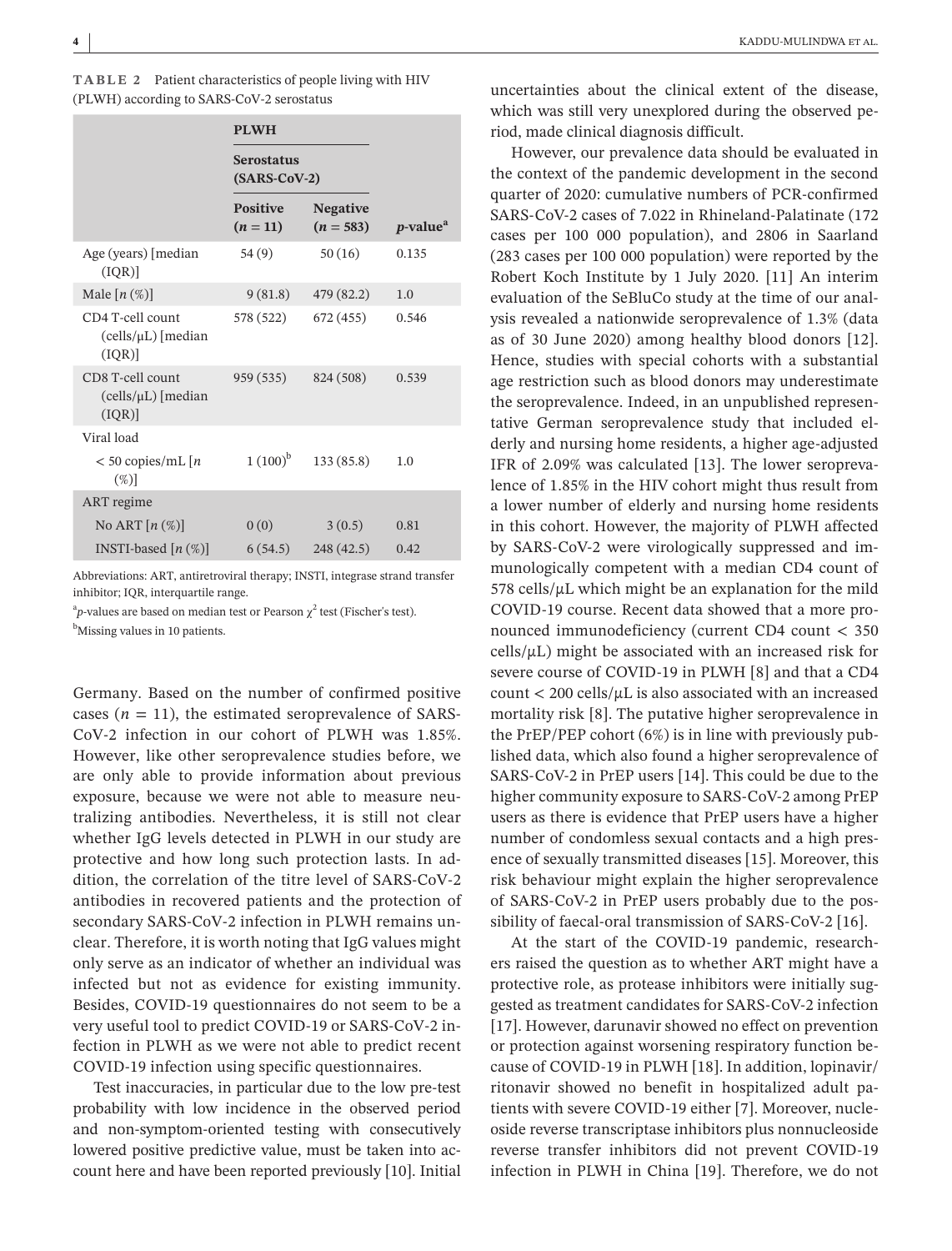think that ART had a direct protective effect against SARS-CoV-2 infection in our analysed cohort.

However, our study does have some limitations. First, the low pre-test probability with low incidence in the observed period and non-symptom-oriented testing with consecutively lowered positive predictive value must be taken into account here. Discrepant results between the test methods used may be due, among other things, to the different antigens used. Indeed, previous data using different tests demonstrated a dependence of the seroprevalence on the individual assay and assay performance, underlining the Roche-Ig assay as a suitable assay with which to investigate seroprevalence [10,20].

Second, due to the ongoing dynamic of weekly increasing seroprevalence rates, our study is only a snapshot in time and reflects the circumstances of the time period in which it was done. However, seroprevalence data of PLWH will help to estimate exposure rates, especially in areas with low testing capacity for acute cases. Additionally, because of available vaccines with only a small number of PLWH included in vaccine studies, ongoing seroprevalence studies might help to provide information about the extent and duration of vaccine-induced herd immunity in PLWH.

# **CONTRIBUTIONS**

DK-M, LK, SL, JR, VW, Stephan Stilgenbauer, Sigrun Smola, LT, MB, BL, JL and AR contributed to collection, review and/or analysis of the data; VL performed statistical analysis of the data; DKM and AR wrote the manuscript.

## **ACKNOWLEDGEMENTS**

We thank Barbara Best, Claudia Schormann, Svenja Brixius and Stefanie Wunderlich-Aufdermauer for their excellent technical support. The authors are grateful to all patients for participating in this study. A part of this work is part of the CORSAAR project. Open access funding enabled and organized by ProjektDEAL.

#### **CONFLICTS OF INTEREST**

The authors have declared no conflicts of interest.

#### **ETHICS APPROVAL**

Approval was obtained from the ethics committee of Ärztekammer des Saarlandes. The procedures used in this study adhere to the tenets of the Declaration of Helsinki.

#### **DATA AVAILABILITY STATEMENT**

Data are available on reasonable request from the author [\(dominic.kaddu@uks.eu](mailto:dominic.kaddu@uks.eu)).

#### **ORCID**

*Dominic Kaddu-Mulindwa* **[https://orcid.](https://orcid.org/0000-0001-8832-252X)** [org/0000-0001-8832-252X](https://orcid.org/0000-0001-8832-252X)

#### **REFERENCES**

- 1. Zhu N, Zhang D, Wang W, et al. A novel coronavirus from patients with pneumonia in China, 2019. *N Engl J Med*. 2020;382:727-733.
- 2. Zhou F, Yu T, Du R, et al. Clinical course and risk factors for mortality of adult inpatients with COVID-19 in Wuhan, China: a retrospective cohort study. *Lancet*. 2020;395:1054-1062.
- 3. Rothe C, Schunk M, Sothmann P, et al. Transmission of 2019 nCoV infection from an asymptomatic contact in Germany. *N Engl J Med*. 2020;382:970–971. [10.1056/nejmc2001468](https://doi.org/10.1056/nejmc2001468)
- 4. Pollán M, Pérez-Gómez B, Pastor-Barriuso R, et al. Prevalence of SARS-CoV-2 in Spain (ENE-COVID): a nationwide, populationbased seroepidemiological study. *Lancet*. 2020;396:535-544. [10.1016/S0140-6736\(20\)31483-5](https://doi.org/10.1016/S0140-6736(20)31483-5)
- 5. Stringhini S, Wisniak A, Piumatti G, et al. Seroprevalence of anti-SARS-CoV-2 IgG antibodies in Geneva, Switzerland (SEROCoV-POP): a population-based study. *Lancet*. 2020;396:313-319. [10.1016/S0140-6736\(20\)31304-0](https://doi.org/10.1016/S0140-6736(20)31304-0)
- 6. Geretti AM, Stockdale AJ, Kelly SH, et al. (COVID-19) Related hospitalization among people with human immunodeficiency virus (HIV) in the ISARIC World Health Organization (WHO) Clinical Characterization Protocol (UK): a prospective observational study. *Clin Infect Dis*. 2021;73:e2095–e2106. [10.1093/cid/](https://doi.org/10.1093/cid/ciaa1605) [ciaa1605](https://doi.org/10.1093/cid/ciaa1605)
- 7. Cao B, Wang Y, Wen D, et al. A trial of lopinavir-ritonavir in adults hospitalized with severe covid-19. *N Engl J Med*. 2020;382:1787-1799. [10.1056/nejmoa2001282](https://doi.org/10.1056/nejmoa2001282)
- 8. Hoffmann C, Casado JL, Härter G, et al. Immune deficiency is a risk factor for severe COVID-19 in people living with HIV. *HIV Med*. 2021;22:372-378. [10.1111/hiv.13037](https://doi.org/10.1111/hiv.13037)
- 9. Vizcarra P, Pérez-Elías MJ, Quereda C, et al. Description of COVID-19 in HIV-infected individuals: a single-centre, prospective cohort. *Lancet HIV*. 2020;7:e554–e564. [10.1016/S2352](https://doi.org/10.1016/S2352-3018(20)30164-8) [-3018\(20\)30164-8](https://doi.org/10.1016/S2352-3018(20)30164-8)
- 10. Ainsworth M, Andersson M, Auckland K, et al. Performance characteristics of five immunoassays for SARS-CoV-2: a head-to-head benchmark comparison. *Lancet Infect Dis*. 2020;20:1390-1400. [10.1016/S1473-3099\(20\)30634-4](https://doi.org/10.1016/S1473-3099(20)30634-4)
- 11. Coronavirus Disease 2019 (COVID-19) Daily Situation Report of the Robert Koch Institute | Enhanced Reader. moz-extension:// c898bd06-bd32-0447-8835-b9685e6ec23e/enhanced-reader.html?openApp&pdf=https%3A%2F%2Fwww.rki.de%2FDE%2F-Content%2FInfAZ%2FN%2FNeuartiges\_Coronavirus%2FSitu ationsberichte%2F2020-07-01-en.pdf%3F\_\_blob%3DpublicationFile (accessed March 22, 2021).
- 12. RKI Coronavirus SARS-CoV-2 Serologische Untersuchungen von Blutspenden auf Antikörper gegen SARS-CoV-2 (SeBluCo-Studie). [https://www.rki.de/DE/Content/InfAZ/N/Neuar](https://www.rki.de/DE/Content/InfAZ/N/Neuartiges_Coronavirus/Projekte_RKI/SeBluCo_Zwischenbericht.html) [tiges\\_Coronavirus/Projekte\\_RKI/SeBluCo\\_Zwischenbericht.](https://www.rki.de/DE/Content/InfAZ/N/Neuartiges_Coronavirus/Projekte_RKI/SeBluCo_Zwischenbericht.html) [html](https://www.rki.de/DE/Content/InfAZ/N/Neuartiges_Coronavirus/Projekte_RKI/SeBluCo_Zwischenbericht.html) (accessed March 22, 2021).
- 13. Lohse S, Marthaler A, Lagemann P, et al. Estimating the adult infection fatality rate in the 1st SARS-CoV-2 pandemic wave in Germany from a federal state-wide representative populationbased seroprevalence study. *Commun Med*. 2021. Submitted May 3rd, 2021
- 14. Ayerdi O, Puerta T, Clavo P, et al. Preventive efficacy of tenofovir/emtricitabine against severe acute respiratory syndrome coronavirus 2 among pre-exposure prophylaxis users. *Open Forum Infect Dis*. 2020;7(11). [10.1093/ofid/ofaa455](https://doi.org/10.1093/ofid/ofaa455)